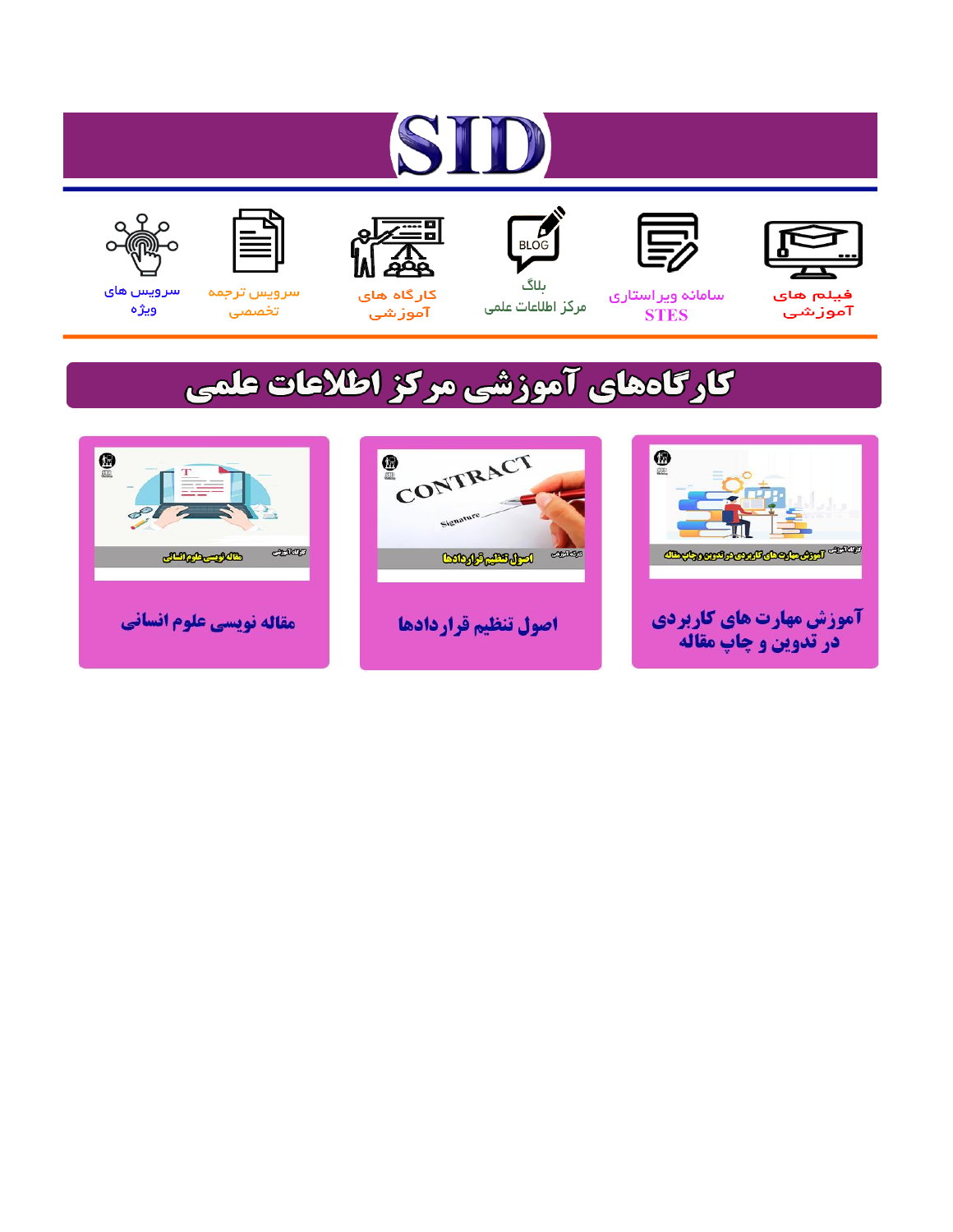**Journal of Lasers in Medical Sciences**

<http://journals.sbmu.ac.ir/jlms>





# **The Impact of CO<sub>2</sub> Laser Treatment and Acidulated Phosphate Fluoride on Enamel Demineralization and Biofilm Formation**



#### **Ana Bárbara de Araújo Loiola1 , Carolina Patrícia Aires2 , Fabiana Almeida Curylofo-Zotti1 , Antônio Luiz Rodrigues Junior3 , Aline Evangelista Souza-Gabriel1 , Silmara Aparecida Milori Corona1\***

1 Department of Restorative Dentistry, Dental School of Ribeirão Preto, University of São Paulo, Ribeirão Preto-SP, Brazil, 14040-904

2 Department of Physics and Chemistry, Faculty of Pharmaceutical Sciences of Ribeirao Preto, University of Sao Paulo, Ribeirão Preto-SP, Brazil, 14040-904

3 Department of Social Medicine, Medical School of Ribeirão Preto, University of São Paulo, Ribeirão Preto-SP, Brazil, 14049- 900

#### **\*Correspondence to**

Silmara Aparecida Milori Corona, Department of Restorative Dentistry, Dental School of Ribeirão Preto, University of São Paulo, Av do Café, s/n, Monte Alegre, Ribeirão Preto-SP, Brazil, 14040-904. Tel/Fax: +55 16 3315-4075; E-mail: silmaracorona@forp.usp.br

**Published online** July 6, 2019

#### **Abstract**

**Introduction:** This study evaluated the impact of CO<sub>2</sub> laser treatment and acidulated phosphate fluoride (APF) on enamel demineralization and biofilm formation, using *in vitro* and *in situ* designs.

*Physics and Chemistry, Faculty of Pharmaceutical Sciences of Ribeirao Preto, University<br>
SP, Brazil, 14040-904<br>
Social Medicine, Medical School of Ribeirão Preto, University of São Paulo, Ribeirão Preto-SP<br>
Social Medicin* **Methods:** Demineralized enamel slabs were distributed among 8 groups: placebo, placebo + continuous CO<sub>2</sub> laser, placebo + repeated CO<sub>2</sub> laser, placebo + ultrapulsed CO<sub>2</sub> laser, 1.23% APF, APF + continuous CO<sub>2</sub> laser, APF + repeated CO<sub>2</sub> laser and APF + ultrapulsed CO<sub>2</sub> laser. In the *in vitro* study, 15 enamel slabs from each group were subjected to a pH-cycling regimen for 14 days. In the cross over in situ design, 11 volunteers wore palatal appliances with demineralized enamel slabs for 2 periods of 14 days each. Drops of sucrose solution were dripped onto enamel slabs 8×/day. Biofilms formed on slabs were collected and the colony-forming units (CFU) of *Streptococcus mutans* and *Lactobacillus* were determined.

**Results:** For both *in vitro* and *in situ* studies, there was no significant difference between treatments (*P*>0.05). However, all treatments increased microhardness of demineralized enamel (*P*<0.05). After a further *in situ* cariogenic challenge, with the exception of the placebo, all treatments maintained microhardness values (*P*<0.05). Microbiological analysis showed no difference in *Streptococcus mutans* (*P*>0.05) or *Lactobacillus* (*P*>0.05) counts between groups.

**Conclusion:** The results suggest that APF gel combined with the CO<sub>2</sub> laser, regardless of the pulse emission mode used, was effective in controlling enamel demineralization, but none of the tested treatments was able to prevent bacterial colonization.

**Keywords:** Dental caries; Laser; Fluoride; Enamel; Microbiology.



#### **Introduction**

Dental caries is a complex and multifactorial disease and is still the most prevalent chronic oral illness worldwide.<sup>1</sup> The preventive and therapeutic potential of the  $\mathrm{CO}_2$  laser for the inhibition of caries on enamel has been discussed.2-9 However, the parameters for its most effective use are still under debate.

The thermal effect of the  $CO<sub>2</sub>$  laser promotes chemical and structural alterations in enamel such as reduction of carbonates, fusion areas and re-crystallization of hydroxyapatite crystals, making enamel more resistant to acid attacks.<sup>10</sup> This process decreases the permeability and hampers the acid diffusion, thereby reducing enamel demineralization.11-13 Some CO2 parameters, such as

output power<sup>14,15</sup> and a wavelength of 10.6  $um^{3,12,16-18}$ have been widely studied to prevent demineralization or increase enamel microhardness. However, different pulse emission modes of the  $\mathrm{CO}_2$  laser have not yet been investigated.

In a continuous mode, the laser energy is emitted continuously, and in a pulsed mode, the energy is emitted in short pulses of high intensity at a certain number of pulses per second. The laser beam remains inactive between pulses.<sup>19</sup> The  $\mathrm{CO}_2$  laser emitted in an ultra-short pulsed mode can reduce the thermal influence on the target-tissue due to a lower heat delivery when compared to the long pulsed laser.<sup>20</sup>

Although the literature is still sparse about the effect

**Please cite this article as follows:** Loiola ABA, Aires CP, Curylofo-Zotti FA, Rodrigues-Junior AL, Souza-Gabriel AE, Corona SAM. The impact of CO<sub>2</sub> laser treatment and acidulated phosphate fluoride on enamel demineralization and biofilm formation . *J Lasers Med Sci*. 2019;10(3):x-x. doi:10.15171/jlms.2019.xx.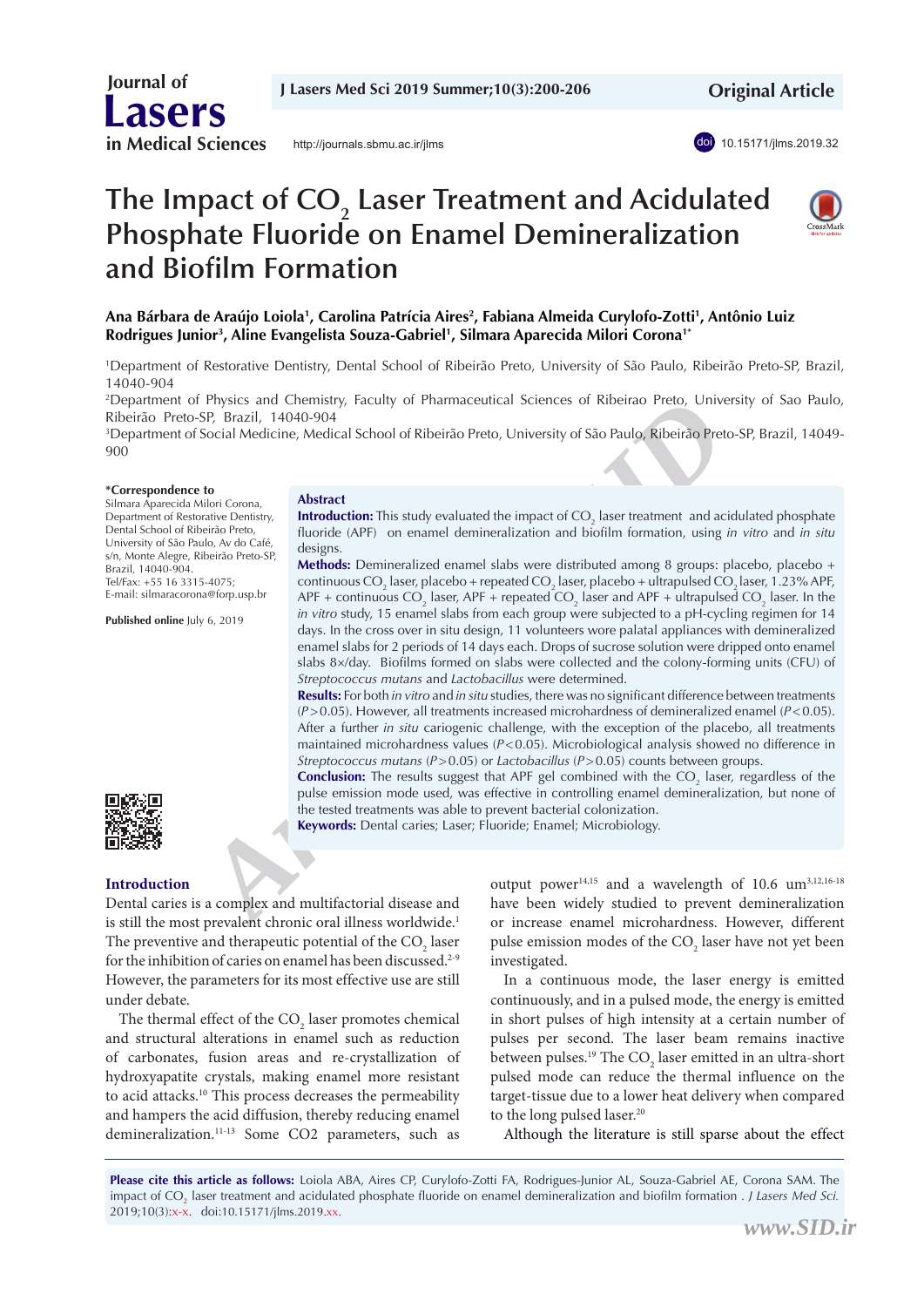of the  $CO_2$  laser on a dental biofilm, the equipment has been tested as an alternative to reduce oral bacterial infections.2,4,13,21,22 Studies have shown its effectiveness against microorganisms that cause inflammation and dental caries.4,13,21,22 The main mechanism of the bactericidal effect of the laser is the instantaneous vaporization of the intracellular water.<sup>23</sup>

Acidulated phosphate fluoride (APF) gel is one of the most common fluoridated agents used to control enamel demineralization. The gel acts by the deposition of calcium fluoride (CaF2) predominantly on the enamel surface, where it is transformed into fluorapatite crystals.<sup>24</sup> The combination of the  $\mathrm{CO}_2$  laser irradiation with the APF gel application can increase acid resistance of dental tissues compared to the individual treatments<sup>6</sup> by promoting a greater fluoride uptake into the enamel and consequently, decreasing the development of cracks.<sup>25</sup> Also, the use of the  $CO<sub>2</sub>$  laser and the APF gel synergistically reduces enamel solubility by producing spherical precipitates that morphologically resemble calcium fluoride, serving as a fluoride reservoir.<sup>26</sup> Moreover, the CO<sub>2</sub> laser increases the incorporation of fluoride into the crystalline structure of hydroxyapatite, forming fluorapatite.<sup>27</sup>

The aim of this study was to evaluate the impact of CO<sub>2</sub> laser treatment and APF on enamel demineralization and biofilm formation, using *in vitro* and *in situ* designs.

#### **Materials and Methods**

#### Experimental Design

The factor under study was enamel surface treatment at 8 levels: placebo +continuous CO<sub>2</sub> laser, placebo + repeated  $CO<sub>2</sub>$  laser, placebo + ultrapulsed  $CO<sub>2</sub>$  laser, 1.23% APF,  $APF + \text{continuous CO}_2$  laser,  $APF + \text{repeated CO}_2$  laser and  $APF + ultrapulsed CO<sub>2</sub> laser.$ 

The response variables were: a quantitative evaluation of subsurface microhardness (KHN) at 4 moments: initial (baseline), after demineralization, after treatment (gel, laser or both) and after a further cariogenic challenge. In addition, a quantitative evaluation of total viable Streptococcus mutans and Lactobacillus colonies was performed in the in situ study. The flowchart of the present study is illustrated in Figure 1.

#### *In Vitro* Study

#### *The Selection and Preparation of Enamel Slabs*

Bovine incisors without cracks, hypoplasia or hypomineralization were selected by inspection under stereomicroscopy (S6 D Stereozoom; Leica Mycrosystems AG, Swiss). Teeth were sectioned using a slow-speed water-cooled diamond saw (Isomet 1000; Buehler, Lake Buff, IL, USA) and 4 slabs were obtained  $(3 \times 3 \times 2 \text{ mm})$ from the labial face of each tooth.

The slabs were fixed with upward-faced subsurfaces and were flattened with 1200-grit silicon carbide paper (Hermes Abrasives Ltd., VA, USA) in a polishing machine (Struers S/A, Copenhagen, Denmark).The baseline surface hardness was determined using a microhardness tester HMV-2000 (Shimadzu Corporation, Kyoto, Japan) with a diamond penetrator for Knoop hardness (KHN) and a load cell of 25 g for five seconds. Three measures were taken on the side of the slabs (subsurface), 30 μm distant from the surface and 100 μm spacing between the measures.<sup>28</sup> The three readings were averaged and the outcome was used as the value of the slab. Specimens with microhardness values 20% above or 20% below the average of other slabs were discarded.



**Figure 1.** Flowchart of the Study. A- Cross section of the bovine incisor. B- Enamel slabs  $(3 \times 3 \times 2 \text{ mm})$ . C- Initial microhardness test. D- Initial cariogenic challenge (demineralization and remineralization solutions)*.* E- Microhardness test after demineralization. F- Surface treatment with 1.23% APF or placebo gel + irradiation with the CO2 laser in the continuous, repeated or ultrapulse modes; or absence of irradiation. *In vitro* study: H- Further cariogenic challenge. I- Microhardness test after further cariogenic challenge and SEM analysis. In situ study: J- Acrylic palatal appliances. K- Installation of the devices and intraoral phase. L- Microhardness test after cariogenic challenge, SEM analysis and Microbiological analysis.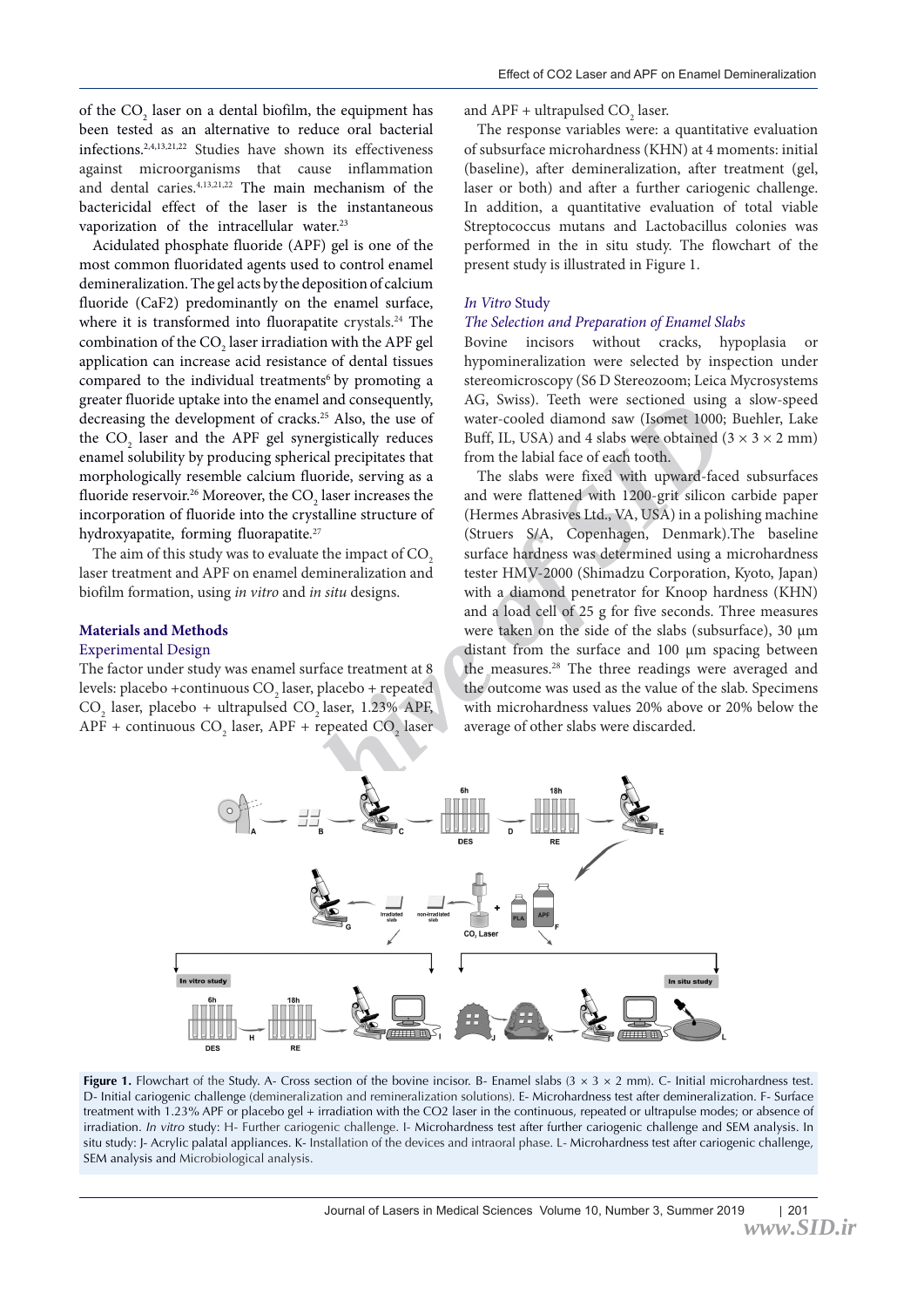A total of 296 enamel slabs were selected; 120 slabs were used in the *in vitro* study and 176 slabs in the in situ study. All slabs were sterilized in a microwave oven with 650 W power for three minutes.29

#### *Initial Cariogenic Challenge*

The slabs were fixed with melted wax (Kota Ind. Com. Ltda, São Paulo, Brazil) in a teflon matrix. The side surfaces were covered with wax and randomly the enamel surface was exposed to the acidic challenge. Then, slabs were individually immersed in 10 mL of demineralizing (pH 5.0 by 6 hours) and remineralizing (pH 7.0 by 18 hours) solutions at 37° C and cycled during 5 days.<sup>30</sup> Initial microscopic white spot lesions were created. After initial demineralization, the microhardness analysis was performed, as described above.

# *Enamel Surface Treatment*

According to a randomized complete block design, for both *in vitro* (n=15) and in situ (n=11) studies, the slabs were distributed among 8 groups: placebo + continuous  $\rm CO_2$  laser, placebo + repeated  $\rm CO_2$  laser, placebo + ultrapulsed CO<sub>2</sub> laser, 1.23% APF, APF + continuous CO<sub>2</sub> laser, APF + repeated CO<sub>2</sub> laser and APF + ultrapulsedCO<sub>2</sub> laser.

The placebo gel (Da Terra Farmácia de Manipulação, Ribeirão Preto, SP, Brazil) and 1.23% APF gel (DFL, Jacarepaguá, RJ, Brazil) were applied to the dried enamel surface for one minute using a microbrush applicator (Dentsply Ind. Com. Ltda, Rio de Janeiro, RJ, Brazil). Next, the gel was removed with a piece of absorbent paper. The placebo gel had the same composition of the experimental gel (APF), except by the addition of fluoride.

described above.<br>
Yo comply with the experimental protoco use during the 2 months prior to the study<br>
and in situ (n=11) studies, the slabs<br>
archive of removable orthodontic device.<br>
Archive of the slabs<br>
Archive of the bo Subsequently, the irradiation was performed with the 10.6-μm  $CO<sub>2</sub>$  laser (PC015-A; Shanghai JueHua Laser Tech. Development, Shanghai, Japan) using the subablative parameters: 0.5 W output power, a noncontact and unfocused mode, 4 mm irradiation distance and a beam diameter of 0.4 mm.25 In a continuous mode, the  $\mathrm{CO}_2$  laser was applied with 1000 mJ energy/second; the repeated pulse was applied with 20 mJ energy/pulse, 0.02 s pulse duration and 0.02 s between time pulses; and an ultrapulsed mode was used with 0.10 mJ energy/pulse, 100 µs pulse duration and 0.001 s time between pulses. A custom device was used to stabilize the laser pen. The specimens were placed in an automatic scanning device (MPC, ElQuip, Sao Carlos, SP, Brazil) controlled by a microcomputer which moves in all directions (x-y axis) according to previously established commands, allowing the irradiation of the entire area.

After surface treatments, microhardness analysis was performed and then the slabs were subjected to a further cariogenic challenge.

#### *Further Cariogenic Challenge*

The slabs were coated again with melted wax (Kota Ind.

Com. Ltda, São Paulo, Brazil) except for their outer surface which was exposed to the acidic challenge. The pH-cycling regimen was performed as described above, but in this time for 14 days, simulating a high cariogenic challenge.31 Next, microhardness analysis was performed as previously described.

### *In Situ* Study

#### *Ethical Aspects*

This study was approved by the Local Research and Ethics Committee (#11.1.903.58.5). Eleven volunteers aged between 18 and 28 were selected to participate in the study. The inclusion criteria were: a normal salivary flow rate, good general and oral health with no active caries lesions or periodontal treatment needs, an ability to comply with the experimental protocol, no antibiotic use during the 2 months prior to the study, and not using a fixed or removable orthodontic device.

# *Experimental Period and Intraoral Procedures*

Before the bovine slabs being inserted in the oral cavity, they were sterilized and subjected to an initial cariogenic challenge, distributed among 8 groups, and treated as described in the *in vitro* study.

The volunteers were asked to use a dentifrice (Colgate-Palmolive, Osasco, SP, Brazil) and a toothbrush (Oral-B Indicator Plus; Gillette do Brazil Ltda., Manaus, AM, Brazil) supplied by the researchers for 7 days before the intraoral phase began.

Acrylic palatal appliances containing four sites (2 on each side of the appliances) were made and previously demineralized slabs were inserted into each of them. Plastic meshes were fixed over the cavities to protect the enamel surfaces from mechanical attrition, leaving a 1 mm space for biofilm accumulation.<sup>32</sup>

The *in situ* study followed a two-period crossover design. Each phase lasted for 14 days with a 7-day washout period between them. The treatment sequence used by each volunteer was determined by a draw.

In the experimental phase 1, part of the volunteers used acrylic palatal appliances containing the slabs treated with the placebo, the placebo +  $CO_2$  laser in a continuous mode, the placebo +  $CO_2$  laser in a repeated mode, the placebo +  $CO_2$  laser in an ultrapulsed mode, while the other part used the slabs treated with the APF, the APF +CO<sub>2</sub> laser in a continuous mode, the APF + CO<sub>2</sub> laser in a repeated mode and the APF +CO<sub>2</sub> laser in an ultrapulsed mode. The volunteers were blind to the group they were using. After 14 days, the acrylic palatal appliances were removed and volunteers were submitted to a washout period of 7 days aiming to eliminate the residual effects of the treatment previously applied. In the experimental phase 2, acrylic palatal appliances were again distributed to volunteers and the treatments were reversed.

No restriction was made concerning the volunteer's diet, but they were instructed to remove the appliances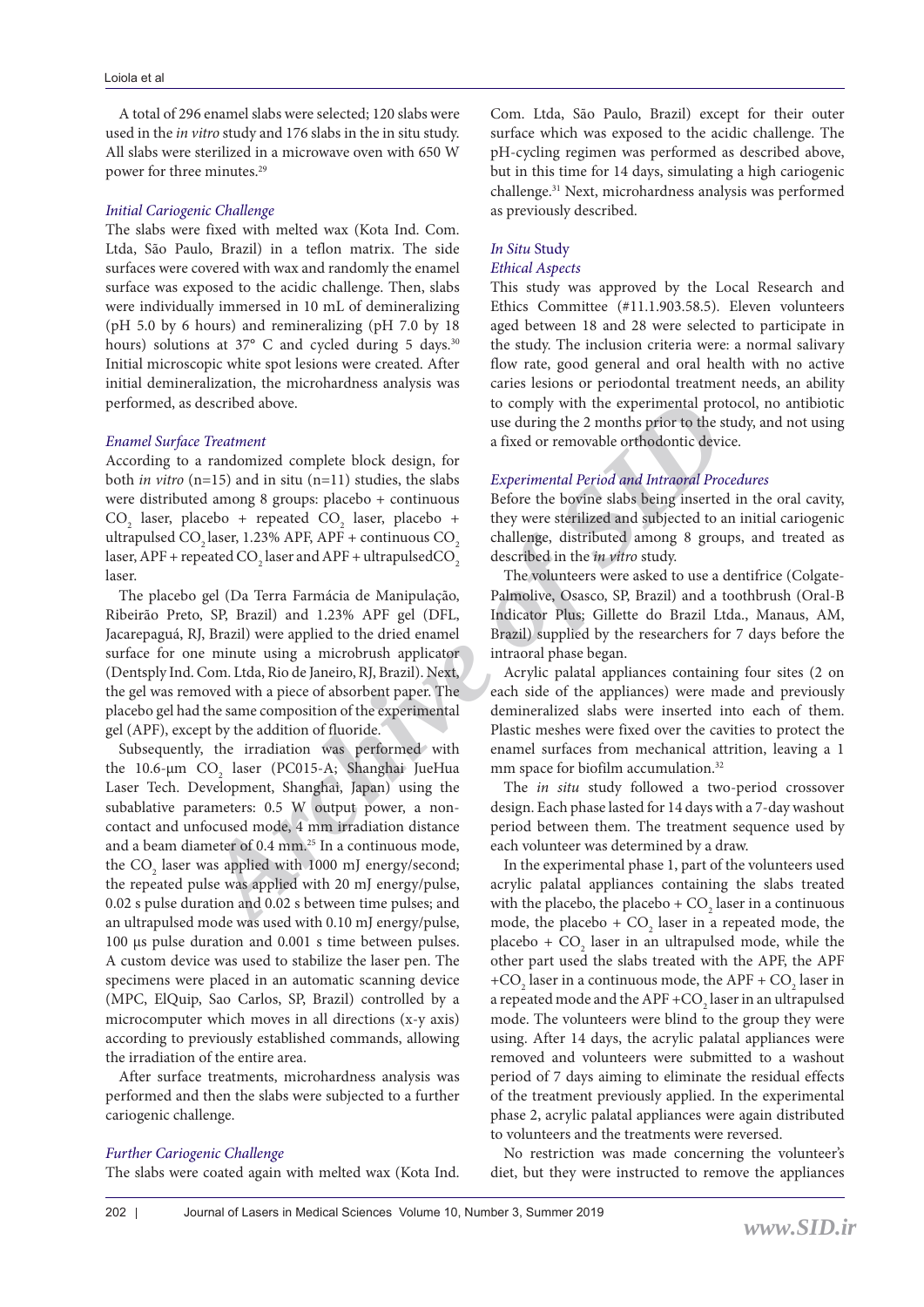during meals. Throughout the entire experiment, the volunteers used a dentifrice containing 1100 µg F/g (NaF) and silica as abrasive, and received instructions as previously described.<sup>33</sup>

The first cariogenic challenge was performed by the volunteers on the second day of each phase. The volunteers removed the device from the oral cavity and applied one drop of the 20% sucrose solution to each enamel slab to provide a cariogenic challenge during the 14 days, 8 times per day (8:00, 9:00, 10:00, 11:00, 14:00, 15:30, 17:00, 19:00 h). After 5 minutes, the device was reinserted in the mouth.

On the 14th day of the experiment, approximately 10 hours after the last exposure to treatment solutions, the dental biofilm formed over the enamel slabs was collected, and slabs were subjected to the microhardness test, as previously described.

#### *Microbiological Analysis*

*Archive Singure Singure 1* (*Dolution influenced* the microhardness value<br> *Archive in Tables* 1 and 2).<br> *Archive and the in virto analysis* (*Namadzu AUW* 220D;<br> *Archive of exception of the placebo, all treatments<br>
any* The dental biofilm was weighed (Shimadzu AUW 220D; Shimadzu Corporation, Tokyo, Japan), suspended in 1 mL of 0.9 % NaCl solution and sonicated to improve homogenization.<sup>34</sup> Aliquots of biofilm suspension were diluted in 0.9% NaCl and serial decimal dilutions were inoculated, in duplicate, in mitis salivarius agar plus 0.2 units of bacitracin/mL and 15% of sucrose (MSB) for the *Streptococcus mutans* group and Rogosa SL agar for the *Lactobacillus* group. The plates were incubated for 48 h at 37° C in an atmosphere of 5%  $CO<sub>2</sub>$ . The colony-forming units (CFU) were counted and the results were expressed as CFU/mg of biofilm-wet weight.

#### Statistical Analysis

The statistical analysis of microhardness data, for *in vitro* and *in situ* studies, was performed by analysis of variance (ANOVA) using SPSS 19.0 Windows (SPSS, Chicago, IL), with a significant level of 5%. Data were analyzed by twoway ANOVA with repeated measures, using the same specimen for different comparisons. In the *in situ* study,

the volunteers were considered as statistical blocks. The Bonferroni`s test was used for studying the differences between the four microhardness tests performed within each experimental group. The data obtained from the microbiological analysis were evaluated by the Kruskal-Wallis test.

#### **Results**

In this study, enamel surfaces were treated with the placebo, APF alone or combined with the  $CO_2$  laser in different pulse emission modes. Microhardness was measured at baseline, after demineralization, after treatment, and after a further cariogenic challenge. For both *in vitro* and *in situ* studies, there was no difference between treatments (*P*>0.05). However, the enamel condition influenced the microhardness values ( $p$ <0.05, Tables 1 and 2).

In the *in vitro* analysis, lower microhardness values were found after demineralization compared to baseline. With the exception of the placebo, all treatments increased the microhardness of demineralized enamel. After a further cariogenic challenge, enamel microhardness was maintained under all protocols, except for the placebo and the APF + ultrapulsed  $CO_2$  laser. Only the combined effect of the APF + continuous  $CO_2$  laser reestablished the baseline microhardness values (Table 1).

In the *in situ* analysis, microhardness decreased after demineralization compared to baseline values. All treatments increased the microhardness of demineralized enamel. After a further cariogenic challenge, all treatments, with the exception of the placebo, maintained the microhardness value. However, the treatments could not reestablish the initial microhardness of the enamel (Table 2).

The microbiological analysis (Table 3) showed no significant difference in the amount of *S. mutans* (*P*>0.05) or *Lactobacillus* of the enamel slabs treated with the different pulsed  $\mathrm{CO}_2$  laser modes, either alone or combined with the APF gel (*P*>0.05).

Table 1. Means (SD) of Enamel Hardness (Knoop) According to Treatments for In Vitro Study (n = 15)

| Groups                      | <b>Baseline</b>  | <b>After Demineralization</b> | <b>After Treatment</b> | After the Cariogenic Challenge |
|-----------------------------|------------------|-------------------------------|------------------------|--------------------------------|
| Placebo                     | 280.53Aa (25.07) | 186.73Ba (53.16)              | 213.06Ba (61.71)       | 189.31Ba (66.76)               |
| APF                         | 295.02Aa (26.13) | 192.66Ca (49.35)              | 228.55Ba (49.35)       | 198.51BCa (68.39)              |
| Placebo + continuous laser  | 283.04Aa (34.13) | 182,00Ca (70.47)              | 224.71Ba (50.37)       | 203.80BCa (61.79)              |
| $APF +$ continuous laser    | 270.40Aa (27.89) | 178.26Ba (60.30)              | 237.22Aa (89.96)       | 244.97Aa (47.31)               |
| Placebo + repeated laser    | 285.62Aa (29.49) | 183.91Ca (56.34)              | 218.17Ba (42.83)       | 215.24Ba (56.15)               |
| $APF + repeated laser$      | 288.24Aa (18.51) | 167.64Ca (57.60)              | 230.22Ba (53.27)       | 201.75Ba (62.62)               |
| Placebo + ultrapulsed laser | 277.62Aa (33.17) | 184.95Ca (48.43)              | 215.11BCa (59.43)      | 220.86Ba (54.78)               |
| $APF + ultrapulsed laser$   | 285.46Aa (29.16) | 190.22Ca (71.27)              | 230.64Ba (72.40)       | 186.95Ca (57.89)               |
| $P$ value                   | 0.4286           | 0.9668                        | 0.9666                 | 0.1699                         |

Same capital letters indicate statistical similarity in comparison within treatments (lines) (ANOVA, Bonferroni, *P*<0.05).

Same lowercase letters indicate statistical similarity in comparison within microhardness measurements (columns) (ANOVA, Bonferroni,  $P < 0.05$ ).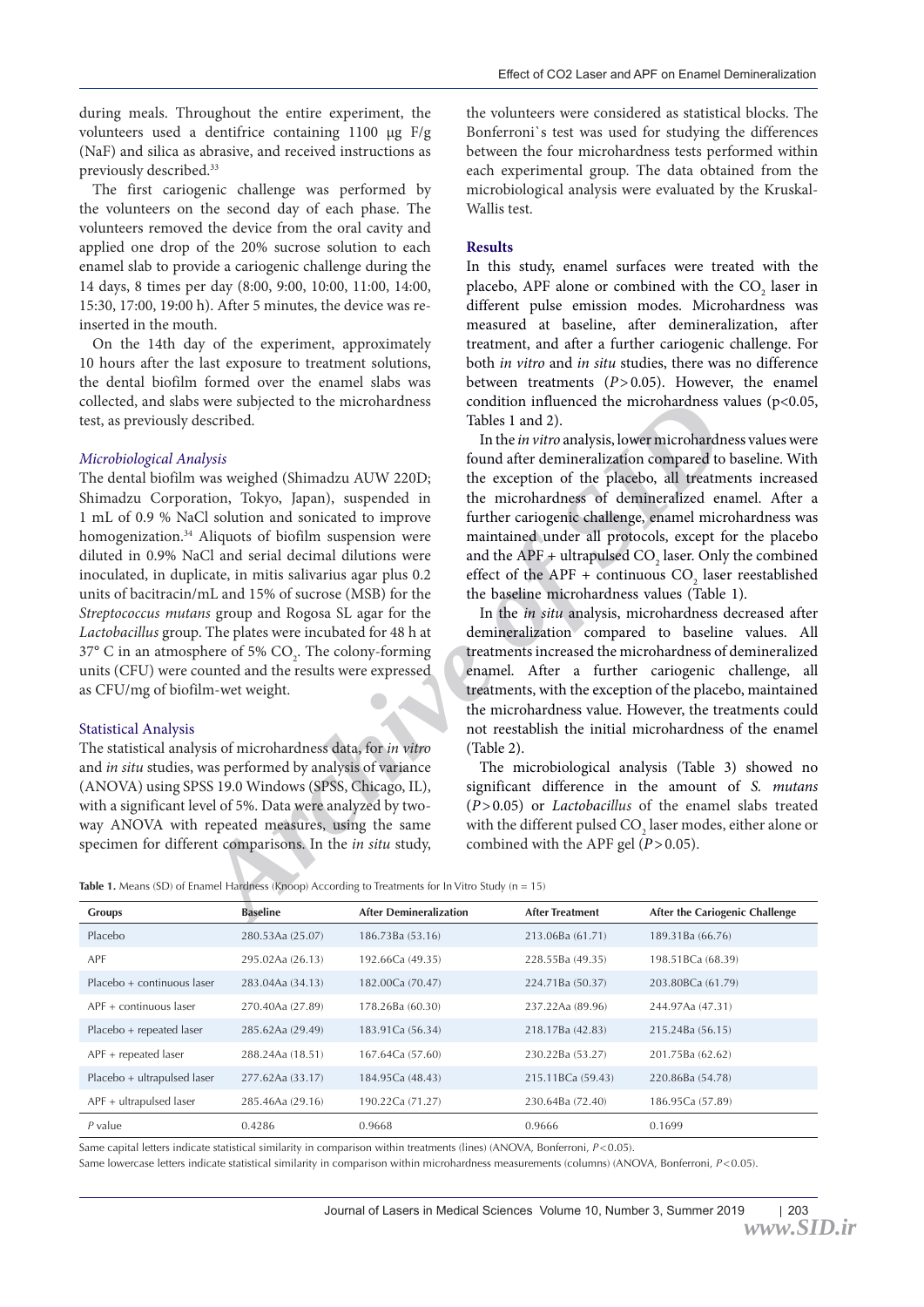| Table 2. Means (SD) of Enamel Hardness (Knoop) According to the Treatments for In Situ Study (n= 11) |
|------------------------------------------------------------------------------------------------------|
|------------------------------------------------------------------------------------------------------|

| Groups                      | <b>Baseline</b>  | <b>After Demineralization</b> | <b>After Treatment</b> | After Cariogenic Challenge |
|-----------------------------|------------------|-------------------------------|------------------------|----------------------------|
| Placebo                     | 282.82Aa (11.08) | 174.45Ca (36.38)              | 217.72Ba (46.17)       | 191.27Ca (22.37)           |
| APF                         | 276.45Aa (19.55) | 180.18Ca (36.96)              | 208.72Ba (46.53)       | 195.18BCa (31.23)          |
| Placebo + continuous laser  | 274.04Aa (15.01) | 190.00Ca (40.90)              | 231.18Ba (43.78)       | 199.36Ba (28.52)           |
| $APF +$ continuous laser    | 271.09Aa (20.65) | 176.63Ca (28.27)              | 224.72Ba (28.27)       | 204.18Ba (22.44)           |
| Placebo + repeated laser    | 276.62Aa (16.43) | 174.45Ca (36.38)              | 217.72Ba (46.17)       | 204.45Ba (34.59)           |
| $APF + repeated laser$      | 281.00Aa (33.26) | 185.64Ca (33.26)              | 217.36Ba (25.00)       | 203.54Ba (39.63)           |
| Placebo + ultrapulsed laser | 274.36Aa (13.72) | 192.63Ca(26.08)               | 204.72BCa (24.67)      | 220.36Ba (40.48)           |
| $APF + ultrapulsed laser$   | 265.36Aa (20.74) | 190.09Ca (42.46)              | 213.18Ba (31.52)       | 198.36Ba (39.75)           |
| $P$ value                   | 0.3419           | 0.8680                        | 0.5045                 | 0.2422                     |

Same capital letters indicate statistical similarity in comparison within treatments (lines) (ANOVA, Bonferroni, *P*<0.05).

Same lowercase letters indicate statistical similarity in comparison within microhardness measurements (columns) (ANOVA, Bonferroni,  $P < 0.05$ ).

#### **Discussion**

Determining the microhardness of dental tissue can provide indirect evidence of mineral gain or loss in the early stages of the carious lesion.<sup>35</sup> Therefore, it is one of the most used methods to assess the ability of treatments in inhibiting the progression of caries in enamel. In the present study, microhardness analysis was performed on the same enamel surface to obtain a more reliable result. We also performed both *in vitro* and *in situ* experimental designs to collect complementary data. *In vitro* experiments have the advantage of being faster and allow a proper laboratorial control of variables.<sup>2,9,15,23,26,36</sup> *In situ* models, in turn, are closer to a clinical situation, reproducing some of the biological and behavioral aspects.35,37

The outcomes of the *in vitro* and *in situ* studies showed no evidence of enamel microhardness increase with the tested treatments. However, all treatments, with the exception of the placebo, were able to conserve microhardness values after a further cariogenic challenge.

Although the efficacy of fluoride compounds in controlling carious lesions has already been reported,<sup>38</sup> some studies found that the application of the APF was not sufficient to control enamel demineralization.12 On the other hand, authors have shown that fluoride application combined with the  $CO_2$  laser had better

**Table 3.** Medians of *Streptococcus mutans* and Lactobacilli Counting According to the Treatments for the *In Situ* Study

| <b>Groups</b>               | <b>Streptococcus mutans</b><br>$(CFU/mg \times 10^2)$ | Lactobacillus<br>$(CFU/mg \times 10^4)$ |
|-----------------------------|-------------------------------------------------------|-----------------------------------------|
| Placebo                     | 1.7A                                                  | 4.2A                                    |
| APF                         | 0.5A                                                  | 2.4A                                    |
| Placebo + continuous laser  | 0.3A                                                  | 7.6 A                                   |
| $APF +$ continuous laser    | 0.16A                                                 | 4.6 A                                   |
| Placebo + repeated laser    | 0.12A                                                 | 5.0A                                    |
| APF+ repeated laser         | 0.2A                                                  | 9.9 A                                   |
| Placebo + ultrapulsed laser | 0.34A                                                 | 1.0A                                    |
| APF + ultrapulsed laser     | 0.13A                                                 | 7.2 A                                   |
|                             |                                                       |                                         |

results than treatments alone.3,25,39-41 Aiming to find an alternative method to control initial white spot lesions, we tested the different surface treatments on previously demineralized enamel samples.

 $\label{eq:2.1} \mbox{the microhardness of chiral tissue can be microhardness of the difference of mineral gain or loss in the  
the carious lesion.<sup>18</sup> Therefore, it is one of the differential sample. The  
the corresponding time or loss in the current. In the emission, the  
the two sets the ability of treatments. The laser irradiation without fluoroid  
meitends to assess the ability of treatments. The laser irradiation without fluoroid  
microandness analysis was performed but inhibited demimeralization in so  
the properties of obtain a more reliable  
which is, in accordance with a previous  
the same number of the other than the  
the effect of the interband state. In  
the two performance of the biological and behavioral control  
is, in turn, are closer to a clinical situation, the  
is a time of the biological state, and  
the named area exposed to laser irradiation  
to$ The laser irradiation without fluoride, in different emission modes, failed to induce remineralization but inhibited demineralization in some situations, which is in accordance with a previous investigation.<sup>3</sup> Placebo gel application followed by the CO<sub>2</sub> laser in continuous, repeated or ultrapulsed modes increased microhardness values. This can be explained by the fact that during pulsed irradiation, the thermal relaxation time is dependent on the geometry and dimensions of the enamel area exposed to laser irradiation, and then it does not influence on the amount of the propagated heat. Heat propagation is dependent on the ratio between pulse duration and thermal relaxation time values.42 Therefore, the temperature increase was probably insufficient to cause chemical and morphological changes in the enamel structure required to increase the acid resistance after a cariogenic challenge.

To increase acid resistance of the enamel using subablative parameters, studies suggest that the energy applied to the target-tissue should increase the temperature to the 100-650°C range.<sup>43,44</sup> The  $CO_2$  laser is effective in changing the chemical composition and morphology of the irradiated substrate, making it more resistant to acid.9,15 This effect is probably related to the temperature increase of the irradiated surface, leading to a decreased permeability, reduced enamel solubility and partial denaturation of the organic matrix.37 The products of the heated organic material can obstruct the pores of the tooth enamel,<sup>18</sup> thereby preventing the penetration of acid ions and decreasing enamel dissolution.<sup>12,18</sup>

Another relevant aspect is the reduction of the enamel dissolution critical pH to 4.8 after  $CO_2$  laser irradiation. If fluoride is present in the irradiated surface, the criticalpH point is further reduced to 4.3, hampering the formation or progression of caries when both treatments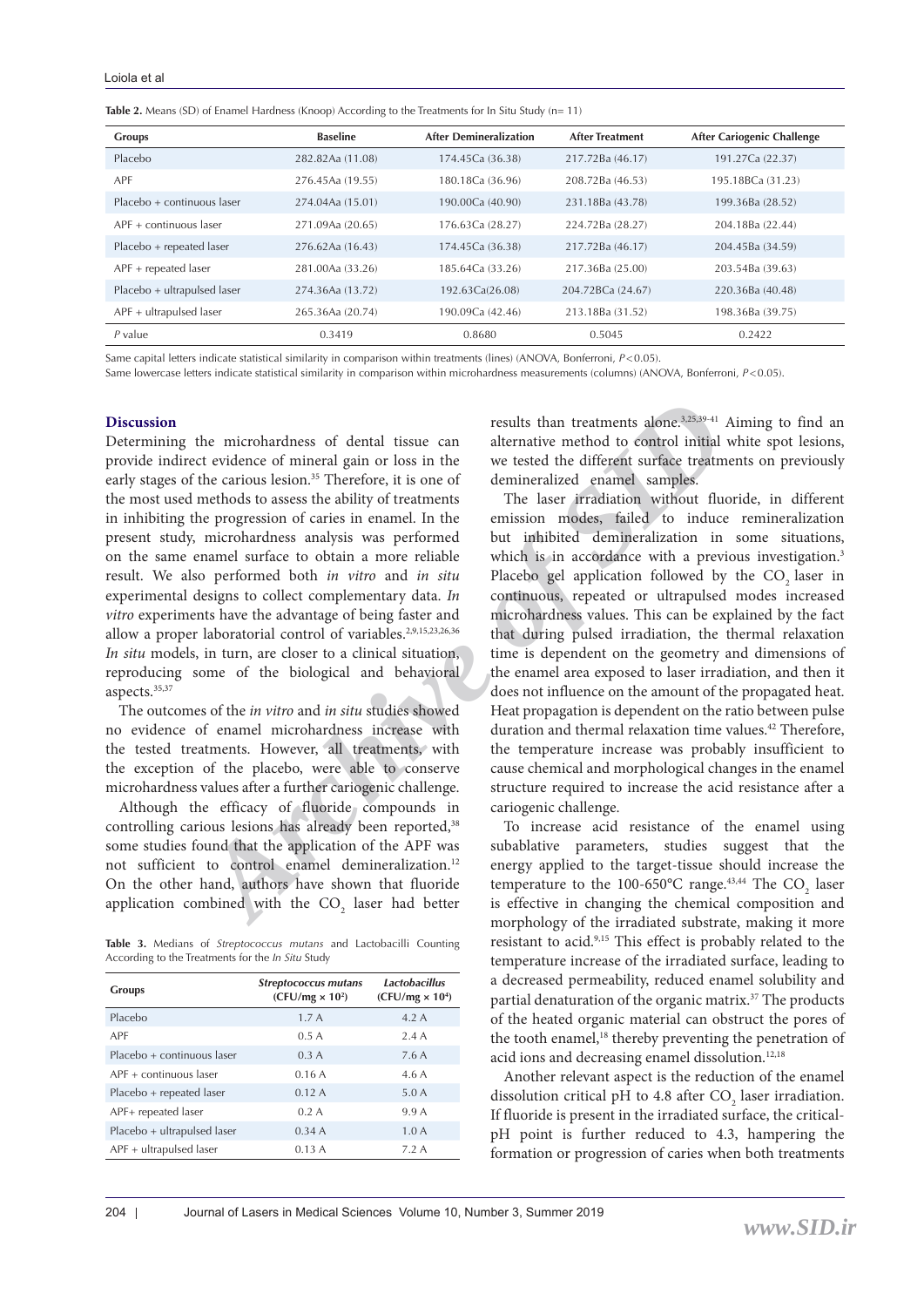#### are combined.<sup>6</sup>

In this study,  $CO<sub>2</sub>$  laser irradiation on enamel did not cause a significant decrease in bacterial numbers, which is in agreement with other studies.<sup>2,23</sup> Further studies using multi-species biofilm designs or *in situ* protocols should be performed to confirm our results. Overall, the results from this study suggest that APF application combined with  $\mathrm{CO}_2$  laser irradiation, in different pulse emission modes, was effective in controlling enamel demineralization, but it did not prevent bacterial colonization.

# **Ethical Considerations**

This study was approved by the Local Research and Ethics Committee (#11.1.903.58.5).

# **Conflict of Interests**

The authors declare that they have no conflict of interest.

# **Funding**

This study was funded by São Paulo Research Foundation (FAPESP- #11/05363-9 and #12/01414-0).

#### **Acknowledgments**

This study is based on a thesis submitted by the first author to the Ribeirão Preto School of Dentistry, University of São Paulo, SP, Brazil. The authors would like to thank FAPESP for granting scholarships and financial aid that enabled this study (Grants: 2011/05363-9 and 2012/01414-0).

#### **References**

- 1. Jepsen S, Blanco J, Buchalla W, et al. Prevention and control of dental caries and periodontal diseases at individual and population level: consensus report of group 3 of joint EFP/ ORCA workshop on the boundaries between caries and periodontal diseases. *J Clin Periodontol.* 2017;44 Suppl 18:S85-s93. doi:10.1111/jcpe.12687
- 2. Esteves-Oliveira M, El-Sayed KF, Dorfer C, Schwendicke F. Impact of combined CO2 laser irradiation and fluoride on enamel and dentin biofilm-induced mineral loss. *Clin Oral Investig*. 2017;21(4):1243-1250. doi:10.1007/s00784- 016-1893-1
- 3. Mahmoudzadeh M, Rezaei-Soufi L, Farhadian N, et al. Effect of CO2 laser and fluoride varnish application on microhardness of enamel surface around orthodontic brackets. *J Lasers Med Sci*. 2018;9(1):43-49. doi:10.15171/ jlms.2018.10
- 4. Zancope BR, Dainezi VB, Nobre-Dos-Santos M, Duarte S Jr, Pardi V, Murata RM. Effects of CO2 laser irradiation on matrix-rich biofilm development formation-an in vitro study. *PeerJ*. 2016;4:e2458. doi:10.7717/peerj.2458
- 5. Souza-Gabriel AE, Turssi CP, Colucci V, Tenuta LM, Serra MC, Corona SA. In situ study of the anticariogenic potential of fluoride varnish combined with CO2 laser on enamel. *Arch Oral Biol.* 2015;60(6):804-810. doi:10.1016/j. archoralbio.2015.01.016
- 6. Mohan AG, Ebenezar AV, Ghani MF, Martina L, Narayanan A, Mony B. Surface and mineral changes of enamel with different remineralizing agents in conjunction

with carbon-dioxide laser. *Eur J Dent*. 2014;8(1):118-123. doi:10.4103/1305-7456.126264

- 7. Correa-Afonso AM, Bachmann L, de Almeida CG, Dibb RG, Corona SA, Borsatto MC. CO2-lased enamel microhardness after brushing and cariogenic challenge. *J Biomed Opt.* 2013;18(10):108003. doi:10.1117/1. jbo.18.10.108003
- 8. de Souza-e-Silva CM, Parisotto TM, Steiner-Oliveira C, Kamiya RU, Rodrigues LK, Nobre-dos-Santos M. Carbon dioxide laser and bonding materials reduce enamel demineralization around orthodontic brackets. *Lasers Med Sci.* 2013;28(1):111-118. doi:10.1007/s10103-012-1076-5
- 9. Esteves-Oliveira M, Zezell DM, Meister J, et al. CO2 Laser (10.6 microm) parameters for caries prevention in dental enamel. *Caries Res.* 2009;43(4):261-268. doi:10.1159/000217858
- 10. Fox JL, Yu D, Otsuka M, Higuchi WI, Wong J, Powell GL. Initial dissolution rate studies on dental enamel after CO2 laser irradiation. *J Dent Res.* 1992;71(7):1389-1398. doi:10. 1177/00220345920710070701
- **Archive State 1988**<br> **Archive of SIDRAL CONFIGUES (1989)**<br> **Archive of SIDRAL CONFIGUES (1999)**<br> **Archive of SIDRAL CONFIGUES (1999)**<br> **Archive of SIDRAL CONFIGUES (1999)**<br> **Archive of SIDRAL CONFIGUES (1999)**<br> **Archive o** 11. Chang NN, Jew JM, Simon JC, et al. Influence of multiwavelength laser irradiation of enamel and dentin surfaces at 0.355, 2.94, and 9.4 mum on surface morphology, permeability, and acid resistance. *Lasers Surg Med.*  2017;49(10):913-927. doi:10.1002/lsm.22700
	- 12. Seino PY, Freitas PM, Marques MM, de Souza Almeida FC, Botta SB, Moreira MS. Influence of CO2 (10.6 mum) and Nd: YAG laser irradiation on the prevention of enamel caries around orthodontic brackets. *Lasers Med Sci.*  2015;30(2):611-616. doi:10.1007/s10103-013-1380-8
	- 13. Cohen J, Featherstone JD, Le CQ, Steinberg D, Feuerstein O. Effects of CO2 laser irradiation on tooth enamel coated with biofilm. *Lasers Surg Med.* 2014;46(3):216-223. doi:10.1002/lsm.22218
	- 14. Chiang YC, Lee BS, Wang YL, et al. Microstructural changes of enamel, dentin-enamel junction, and dentin induced by irradiating outer enamel surfaces with CO2 laser. *Lasers Med Sci.* 2008;23(1):41-48. doi:10.1007/s10103-007-0453-y
	- 15. Steiner-Oliveira C, Rodrigues LK, Soares LE, Martin AA, Zezell DM, Nobre-dos-Santos M. Chemical, morphological and thermal effects of 10.6-microm CO2 laser on the inhibition of enamel demineralization. *Dent Mater J.*  2006;25(3):455-462.
	- 16. Belcheva A, El Feghali R, Nihtianova T, Parker S. Effect of the carbon dioxide 10,600-nm laser and topical fluoride gel application on enamel microstructure and microhardness after acid challenge: an in vitro study. *Lasers Med Sci*. 2018;33(5):1009-1017. doi:10.1007/s10103-018-2446-4
	- 17. Farhadian N, Rezaei-Soufi L, Jamalian SF, et al. Effect of CPP-ACP paste with and without CO2 laser irradiation on demineralized enamel microhardness and bracket shear bond strength. *Dental Press J Orthod.* 2017;22(4):53-60. doi:10.1590/2177-6709.22.4.053-060.oar
	- 18. Valerio RA, Rocha CT, Galo R, Borsatto MC, Saraiva MC, Corona SA. CO2 laser and topical fluoride therapy in the control of caries lesions on demineralized primary enamel. *ScientificWorldJournal.* 2015;2015:547569. doi:10.1155/2015/547569
	- 19. Gonzalez CD, Zakariasen KL, Dederich DN, Pruhs RJ. Potential preventive and therapeutic hard-tissue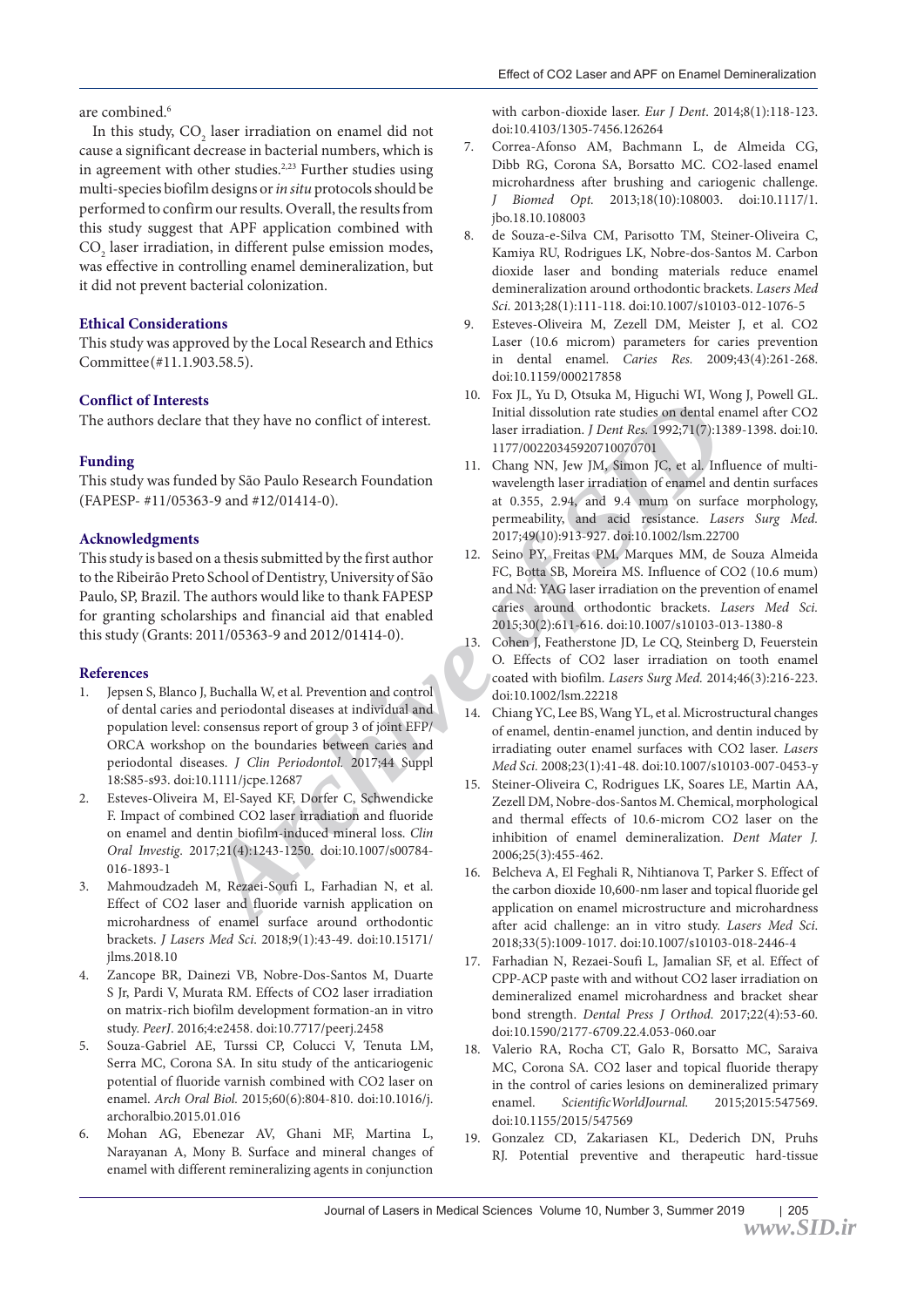applications of CO2, Nd: YAG and argon lasers in dentistry: a review. *ASDC J Dent Child*. 1996;63(3):196-207.

- 20. Ahrari F, Heravi F, Fekrazad R, Farzanegan F, Nakhaei S. Does ultra-pulse CO(2) laser reduce the risk of enamel damage during debonding of ceramic brackets? *Lasers Med Sci.* 2012;27(3):567-574. doi:10.1007/s10103-011-0933-y
- 21. Sol A, Feuerstein O, Featherstone JD, Steinberg D. Effect of sublethal CO2 laser irradiation on gene expression of streptococcus mutans immobilized in a biofilm. *Caries Res.* 2011;45(4):361-369. doi:10.1159/000329390
- 22. Hauser-Gerspach I, Stubinger S, Meyer J. Bactericidal effects of different laser systems on bacteria adhered to dental implant surfaces: an in vitro study comparing zirconia with titanium. *Clin Oral Implants Res*. 2010;21(3):277-283. doi:10.1111/j.1600-0501.2009.01835.x
- 23. Esteves-Oliveira M, El-Sayed KF, Dorfer C, Schwendicke F. Impact of combined CO2 laser irradiation and fluoride on enamel and dentin biofilm-induced mineral loss. *Clin Oral Investig.* 2017;21(4):1243-1250. doi:10.1007/s00784- 016-1893-1
- 24. Jeng YR, Lin TT, Wong TY, Chang HJ, Shieh DB. Nano-mechanical properties of fluoride-treated enamel surfaces. *J Dent Res.* 2008;87(4):381-385. doi:10.1177/154405910808700414
- From the the sample and a mail of the sample of Sample of Sample and dentin biofilm-induced minreal loss. *Clin*<br> *Archive of Sample Part Pack 2008990,911-21.*<br> *Archive of Sample Part Pack 2008990,911-21.*<br> *Archive of S* 25. Tepper SA, Zehnder M, Pajarola GF, Schmidlin PR. Increased fluoride uptake and acid resistance by CO2 laserirradiation through topically applied fluoride on human enamel in vitro. *J Dent.* 2004;32(8):635-641. doi:10.1016/j. jdent.2004.06.010
- 26. Esteves-Oliveira M, Zezell DM, Ana PA, Yekta SS, Lampert F, Eduardo CP. Dentine caries inhibition through CO2 laser (10.6mum) irradiation and fluoride application, in vitro. *Arch Oral Biol.* 2011;56(6):533-539. doi:10.1016/j. archoralbio.2010.11.019
- 27. Meurman JH, Hemmerle J, Voegel JC, Rauhamaa-Makinen R, Luomanen M. Transformation of hydroxyapatite to fluorapatite by irradiation with high-energy CO2 laser. *Caries Res.* 1997;31(5):397-400. doi:10.1159/000262425
- 28. Curylofo-Zotti FA, Tanta GS, Zucoloto ML, Souza-Gabriel AE, Corona SAM. Selective removal of carious lesion with Er:YAG laser followed by dentin biomodification with chitosan. *Lasers Med Sci.* 2017;32(7):1595-1603. doi:10.1007/s10103-017-2287-6
- 29. Viana PS, Machado AL, Giampaolo ET, Pavarina AC, Vergani CE. Disinfection of bovine enamel by microwave irradiation: effect on the surface microhardness and demineralization/remineralization processes. *Caries Res.*  2010;44(4):349-357. doi:10.1159/000318528
- 30. Serra MC, Cury JA. The in vitro effect of glassionomer cement restoration on enamel subjected to a demineralization and remineralization model. *Quintessence Int.* 1992;23(2):143-147.
- 31. Featherstone JD, Nelson DG. Laser effects on dental hard tissues. *Adv Dent Res*. 1987;1(1):21-26. doi:10.1177/089593 74870010010701
- 32. Hara AT, Queiroz CS, Paes Leme AF, Serra MC, Cury JA. Caries progression and inhibition in human and bovine root dentine in situ. *Caries Res.* 2003;37(5):339-344. doi:10.1159/000072165
- 33. Cury JA, Rebelo MA, Del Bel Cury AA, Derbyshire MT, Tabchoury CP. Biochemical composition and cariogenicity of dental plaque formed in the presence of sucrose or glucose and fructose. *Caries Res.* 2000;34(6):491-497. doi:10.1159/000016629
- 34. Aires CP, Del Bel Cury AA, Tenuta LM, et al. Effect of starch and sucrose on dental biofilm formation and on root dentine demineralization. *Caries Res.* 2008;42(5):380-386. doi:10.1159/000154783
- 35. Zero DT. In situ caries models. *Adv Dent Res*. 1995;9(3):214- 230. doi:10.1177/08959374950090030501
- 36. Steiner-Oliveira C, Rodrigues LK, Lima EB, Nobre-dos-Santos M. Effect of the CO2 laser combined with fluoridated products on the inhibition of enamel demineralization. *J Contemp Dent Pract.* 2008;9(2):113-121.
- 37. Lepri TP, Colucci V, Turssi CP, Corona SA. In situ investigation of the effect of TiF4 and CO2 laser irradiation on the permeability of eroded enamel. *Arch Oral Biol.*  2015;60(6):941-947. doi:10.1016/j.archoralbio.2015.02.001
- 38. Kim HE, Kim BI. Prediction of early caries prognosis after fluoride application based on the severity of lesions: An in situ study. *Photodiagnosis Photodyn Ther.* 2018;23:45-49. doi:10.1016/j.pdpdt.2018.05.008
- 39. Nakagaki S, Iijima M, Endo K, Saito T, Mizoguchi I. Effects of CO2 laser irradiation combined with fluoride application on the demineralization, mechanical properties, structure, and composition of enamel. *Dent Mater J.* 2015;34(3):287- 293. doi:10.4012/dmj.2014-225
- 40. Poosti M, Ahrari F, Moosavi H, Najjaran H. The effect of fractional CO2 laser irradiation on remineralization of enamel white spot lesions. *Lasers Med Sci.* 2014;29(4):1349- 1355. doi:10.1007/s10103-013-1290-9
- 41. Gonzalez-Rodriguez A, de Dios Lopez-Gonzalez J, de Dios Luna-del Castillo J, Villalba-Moreno J. Comparison of effects of diode laser and CO2 laser on human teeth and their usefulness in topical fluoridation. *Lasers Med Sci*. 2011;26(3):317-324. doi:10.1007/s10103-010-0784-y
- 42. Fried D, Featherstone JD, Le CQ, Fan K. Dissolution studies of bovine dental enamel surfaces modified by high-speed scanning ablation with a lambda = 9.3-microm TEA CO2 laser. *Lasers Surg Med*. 2006;38(9):837-845. doi:10.1002/ lsm.20385
- 43. Fowler BO, Kuroda S. Changes in heated and in laserirradiated human tooth enamel and their probable effects on solubility. *Calcif Tissue Int.* 1986;38(4):197-208.
- 44. Hsu CY, Jordan TH, Dederich DN, Wefel JS. Effects of low-energy CO2 laser irradiation and the organic matrix on inhibition of enamel demineralization. *J Dent Res.*  2000;79(9):1725-1730. doi:10.1177/002203450007900914  $0<sub>1</sub>$